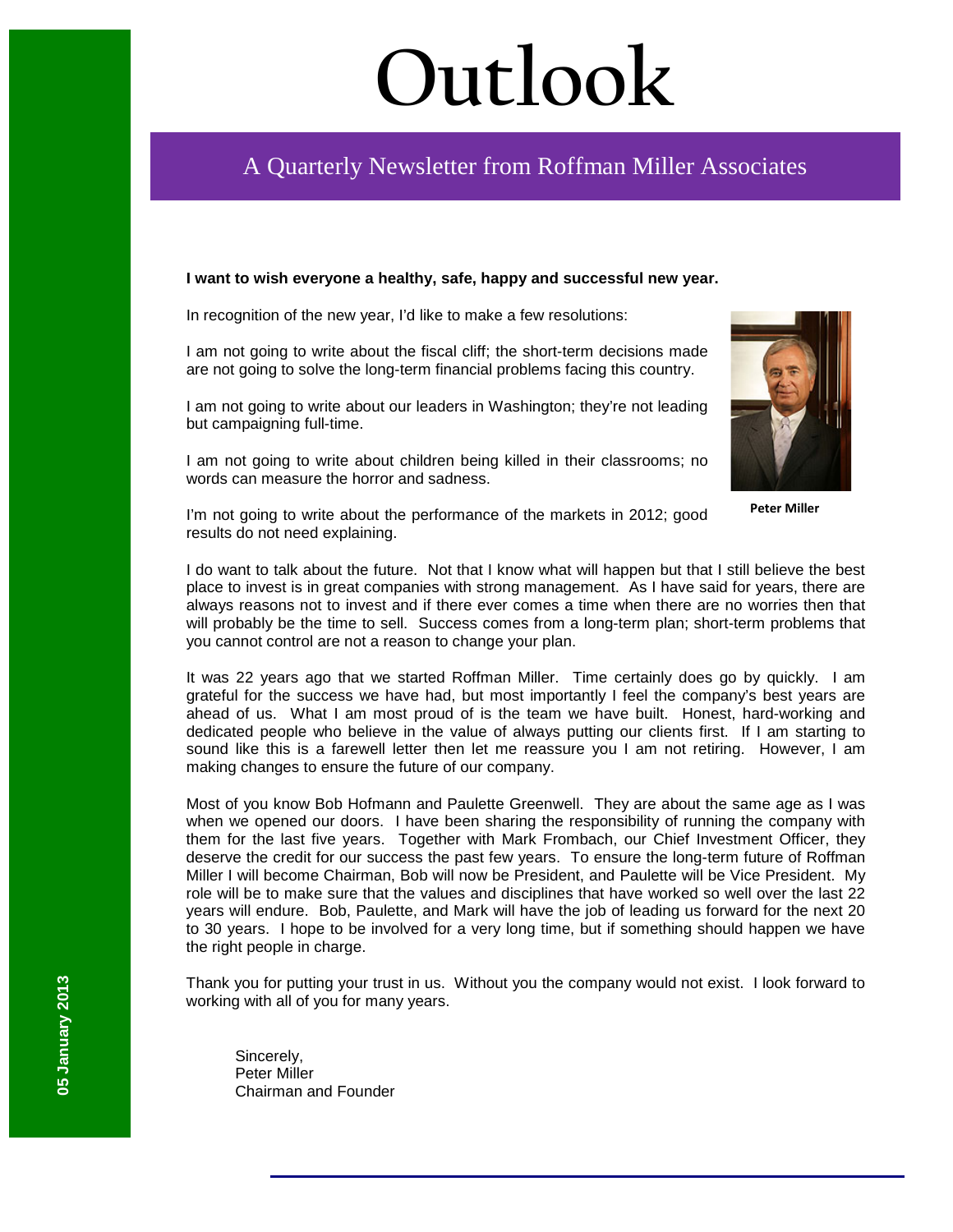### **Gold Bugs, Revisited**

I'm often asked to voice my opinion on gold as an investment. Gold has certainly garnered a lot of attention over the last decade. In fact gold has been going up for about twelve straight years. Last summer when a Merrill Lynch analyst predicted that gold would hit \$2,000 an ounce by the end of the year, the questions surrounding gold only intensified. This is very reminiscent to the many questions we received about internet stocks in 1999. Internet stocks were in a classic bubble and for many investors greed took over. Investors chased performance and ignored fundamentals. People got caught up in the euphoria. We all know how this story ended. In fact all bubbles end the same way. The problem with bubbles is predicting when they will end. Gold did reach an all-time high in September of 2011 of \$1,918 an ounce. Today gold trades around \$1,672 an ounce.

I'm not sure if the gold run is over but I certainly think there is more downside risk to gold than upside opportunity. Even the world's most prominent gold bug, Jim Rogers, is cautious on gold. Jim isn't buying gold now and he's even hedging his gold position. Jim told CNBC "Gold is having a correction – it's been correcting for 15-16 months now – which is normal in my view, and it's possible that (the) correction is going to continue for a while longer."

Warren Buffett has been a longtime proponent of owning good companies as opposed to owning gold. We think more like Warren Buffett than Jim Rogers. Warren told CNBC "When we took over Berkshire, it was selling at \$15 a share and gold was selling at \$20 an ounce. Gold is now \$1,600 and Berkshire is \$120,000." Warren added "so a decent productive asset will kill an unproductive asset." Actually Berkshire is trading at about \$135,000 today. Gold does not pay income and could have storage costs. Individual stocks can pay dividends and also offer great long-term growth potential.

This certainly is not the first gold bubble. In 1973 President Gerald Ford signed a bill which allowed people to own gold once more. Owning gold was outlawed during the Great Depression by FDR. At the time the hoarding of gold was thought to contribute to the demise of our economy. Since we were on a gold standard, FDR signed Order 6102 which required everyone to turn in their gold to the Federal Reserve. Owning gold was legalized again just in time for the rapid inflation of the 1970's. As a result a gold bubble ensued. Gold went from about \$100 an ounce to over \$800 an ounce in about seven years. When gold peaked in 1980 it proceeded to enter into a twenty year bear market. Gold eventually did reach \$800 an ounce again but it took about twenty-eight years.



I'm not saying that there is no place for gold in one's portfolio. Gold has been a great investment over the last twelve years. In the near term I don't see any catalyst as to why that should change. However, nothing lasts forever; gold investors simply need to be diligent.

Bob Hofmann, President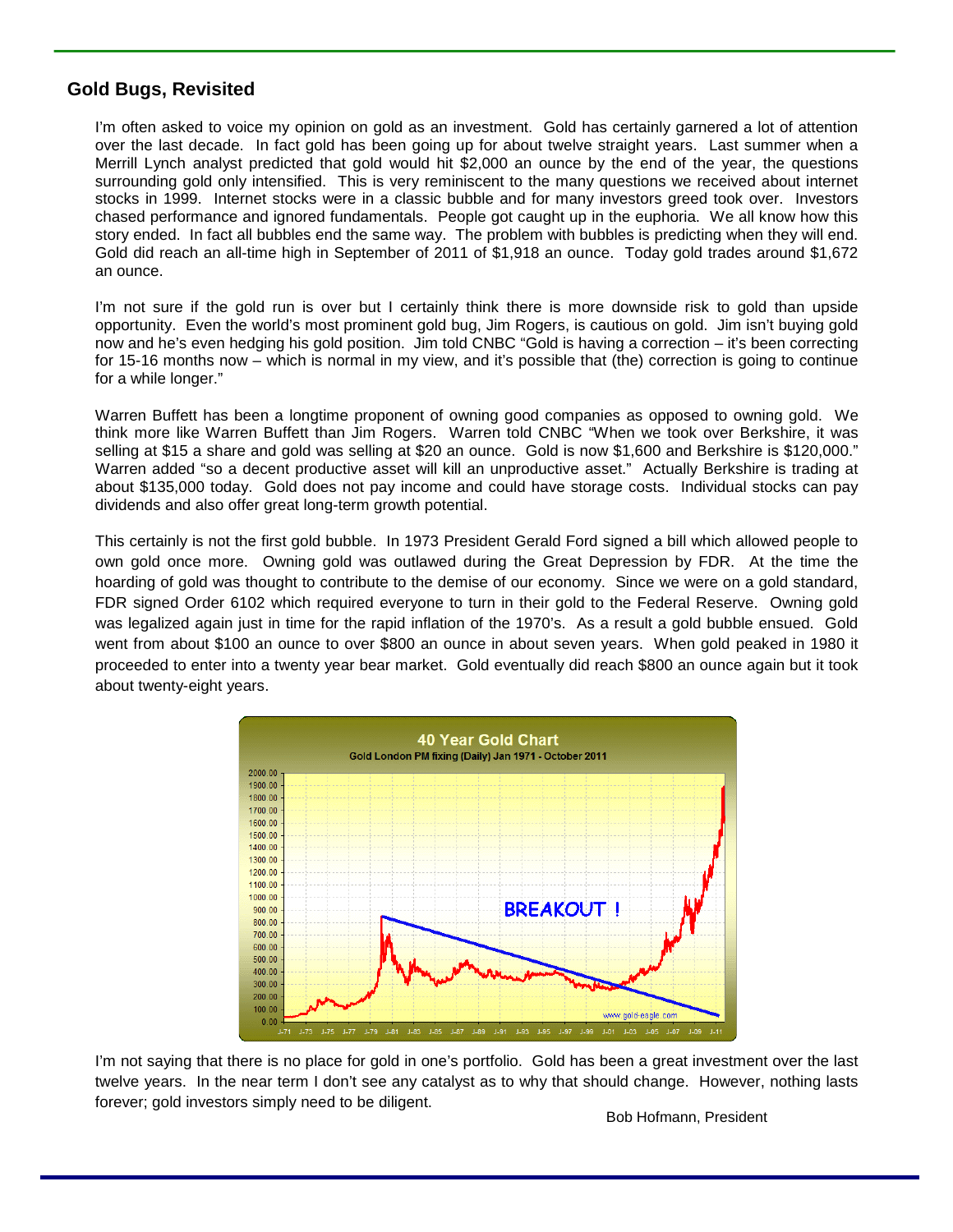### **And the Prize Goes to…**

I want to tell you a funny story. It's about a famous investment fund called Long Term Capital Management.

LTCM, as it was referred to, was started by former Vice Chairman and head of bond trading at Salomon Brothers, John Meriwether, in 1993. He recruited two future Nobel prize recipients, Myron Scholes and Robert Merton, to assist him. Through their collective contacts they were able to raise \$1billion from investors by early 1994. The plan was to use complex mathematical trading strategies, based on the research of Scholes and Merton, which involved trading government bonds from the U.S., Japan, and European Countries.

LTCM chose to operate as a hedge fund to avoid the financial regulation imposed on more traditional investment vehicles, like mutual funds. The fund was initially very successful; by 1998, it had grown to almost \$5billion (the average size of the largest 50 hedge funds at the time was about \$1.4billion). But, it had borrowed over \$120billion with which to make bets on financial instruments to help boost the fund's return.

As you might anticipate or already know, all that borrowing, or 'leverage' in investment parlance, led to a rapid decline in value when the bets they placed simply did not work out in the required timeframe. Skipping some of the details, in September of 1998 – some ten years before doing it again – the heads of the largest U.S. banks and investment firms met in the Manhattan conference room of the Federal Reserve Bank of New York to organize a bailout because Wall Street feared that LTCM's failure would cause a chain reaction resulting in catastrophic losses throughout the financial system.

Merton and Scholes would split the 1997 Nobel Prize in Economic Sciences. LTCM, post bailout, limped along and would be liquidated by early 2000. John Meriwether would go on to start a new firm, based on the same principles, which would eventually suffer great losses during the global financial crisis and close its doors in 2009.

The purpose of my retelling this story is not to scare investors, but instead to encourage all of you to seek to understand investing. Benjamin Graham, who I have mentioned before, published *The Intelligent Investor* in 1949. In it, he states "An investment operation is one which, through analysis, promises safety of principal and an adequate return. Operations not meeting these requirements are speculative." Graham was right. That doesn't mean speculative ventures won't make money; his point was that you should understand the downside could be a permanent loss of your capital. Additionally, even 'good' investments don't necessarily provide the returns you want over short periods of time, sometimes suffering short-term losses as market prices disconnect from the real value of a business. And Graham, like his disciple Warren Buffett, knew that you're better off if you understand what you're investing in.

2012 was a good year for stock investors. The Dow Jones Industrial Average gained 10.24%, and the S&P500 rose 16.00%. The much maligned hedge funds, on average, gained only 5.5% according to industry tracker HFR. On the other hand, safety did not pay either as the Barclay's U.S. Treasury Bond Index was up only 1.99% and 30-month CDs ended the year paying 0.49%. In fact, if you had bought Forever stamps from the US Post office on December 31, 2011 and held them for the year, you would have outperformed those last two (the one cent rise in First Class postage would translate to a 2.2% increase in the value of your stamps).

There will always be reward for smart investors. Innovation is profitable and as long as we don't regulate away profit, then investing in good ideas will itself be a good idea for years to come. You don't need a Nobel Laureate to create a new investment algorithm. Think about the strong trends in technology, the rise of mobile devices and "cloud" computing; those trends are not going to slow down anytime soon. The global demand for food is driving more innovation in farm fields to fight insects and drought. I can't begin to describe how much progress is being made in medical and energy technologies. And airplanes are being made out of materials lighter and stronger than metal. Our firm believes that the more knowledgeable you are, the more you remember the ill-fated LTCM's of the past, the better the plan we can create together and the better we can help to meet your financial goals.

Earlier, I said that I wanted to tell you a funny story. Here's the funny part: The Nobel Foundation was created in 1900 at the bequest of Swedish industrialist and inventor of dynamite, Alfred Nobel, whose endowment today is worth nearly \$500million. Prizes are awarded annually to outstanding contributors in the fields of physics, chemistry, medicine, peace, and literature. Since 1968, a Prize in Economics has also been awarded and funded by an endowment from the Swedish central bank (it is not an official Nobel prize, but is awarded at the same ceremony). Winners of all six categories receive a gold medal and a cash prize.

In 2012, the Nobel Foundation lowered the cash value of the prize by 20% (from about \$1.4million to about \$1.1million) citing poor investment returns at the endowment and uncertain economic times. The Foundation, however, wishes to preserve the prize and does not want to make further cuts. The fix? They are going to put more of their investments into hedge funds! I wonder which prize winner they consulted on that one.

Mark Frombach, Chief Investment Officer